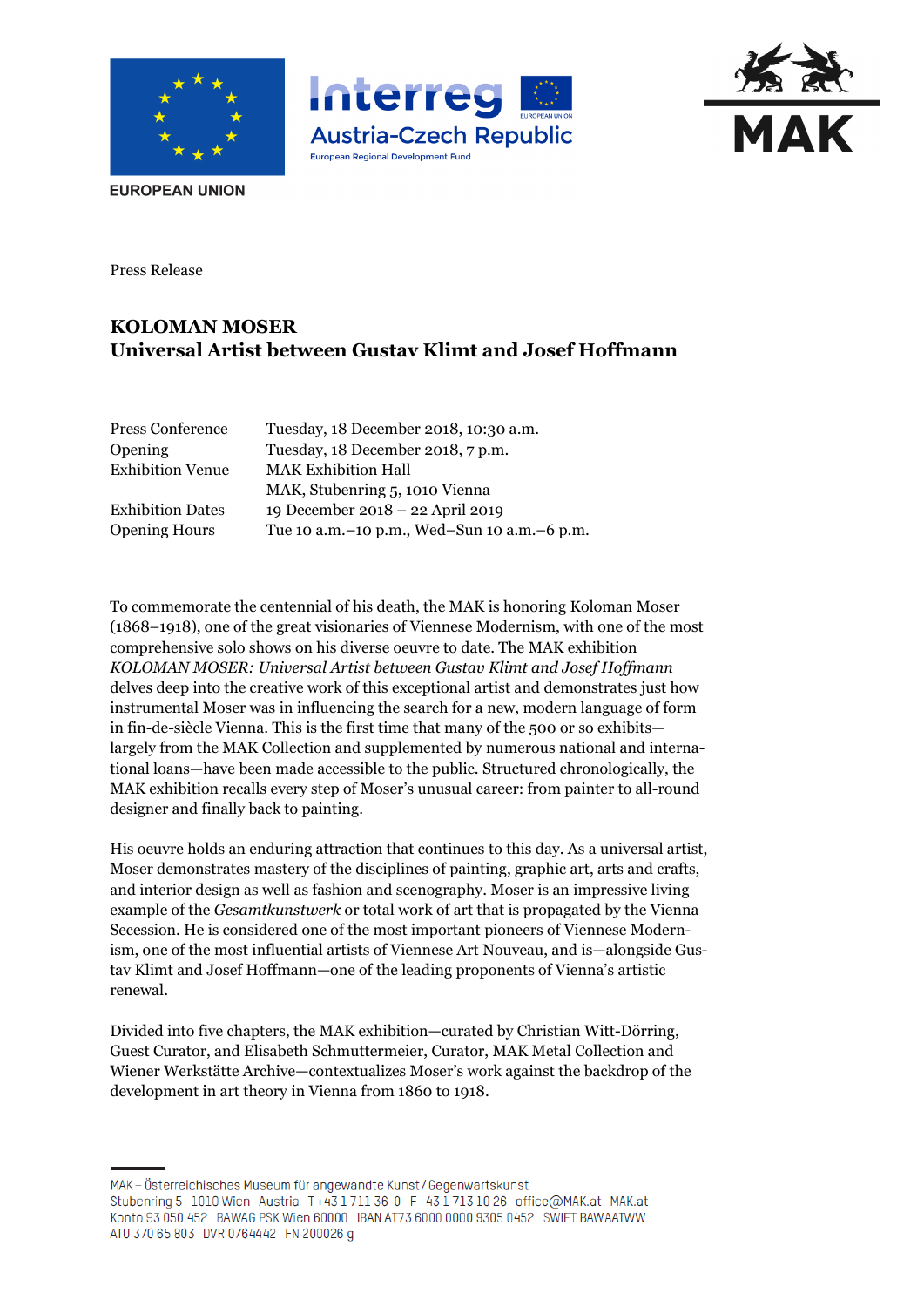

Entitled "Vienna as a Stage for the Arts," the introductory chapter of the exhibition is dedicated to the milieu that leaves its mark on the young Moser. From 1860 to 1890 Vienna experiences rapid social and economic development. A strengthened upper class enables artists to venture into new fields of activity. Moser grows up with a vibrant generation of artists who can build on a fine artistic tradition. Particularly influential on Moser is Historicism's claim to *Gesamtgestaltung* or total design, which brings together architecture, painting, and sculpture to realize furnishing projects. Works by Hans Makart and the Viennese "Künstler-Compagnie" (Franz Matsch, Gustav and Ernst Klimt) among others hang at the entrance of the MAK exhibition alongside early oil paintings and graphic works by Koloman Moser that are still very much modeled on Naturalism.

The second chapter, "Koloman Moser's Early Years" (1886–1896), presents the young Moser as a freelance artist. To finance his painting degree under Franz Matsch at the School of Arts and Crafts (1893–1895), Moser works intensively as an illustrator of books and newspapers from 1888. Together with fellow young artists who are increasingly dissatisfied with the Viennese art world's commitment to Naturalism, he joins forces with the Siebener-Club, which later gives rise to the Secession. A drawing by Gustav Klimt of the *Allegory of Sculpture*, which he produced for Martin Gerlach's pattern book for producers of arts and crafts, *Gerlach's Allegorien. Neue Folge* [Gerlach's Allegories: New Instalment], inspires Moser to adopt a new, curvilinear mode of expression, from which he ultimately develops the so-called Viennese *Flächenkunst*  (planar art) influenced by Japanese art.

"The Unity of Form and Function" (1889–1895), the third section of the exhibition, is dedicated to the architect and "father of Modernism" Otto Wagner as well as his influential role in Moser's career. Wagner criticizes the use of historical styles and coins the so-called *Nutzstil* (utility style). The unity of form and function—"form follows function"—becomes the credo of Modernism. Wagner's ideas have a great impact on the founding members of the Secession, Gustav Klimt, Koloman Moser, Carl Moll, Josef Hoffmann, and Joseph Maria Olbrich among others. It is also Wagner who recommends Moser along with Josef Hoffmann for a professorship at the School of Arts and Crafts at the Imperial Royal Austrian Museum of Art and Industry. Ultimately, however, the Secessionists align themselves with the Arts and Crafts movement, which gives the realization of the artistic idea precedence over function.

The fourth chapter, "The Unity of the Arts," shows Moser as a founding member of the Secession and universal artist. Inspired by the Secession's concept of the *Gesamtkunstwerk*, Moser now dedicates himself exclusively to exhibition, scenic, and interior design as well as fashion. In collaboration with Josef Hoffmann, he produces interior concepts that achieve international fame as Viennese *Raumkunst* (interior design, literally "room art"). One famous example are the furnishings designed by artists for the city palace of the industrialist Nikolaus Dumba. Hans Makart furnishes the study (1871– 1873), Gustav Klimt the music salon, and Franz Matsch the dining room (1897/98).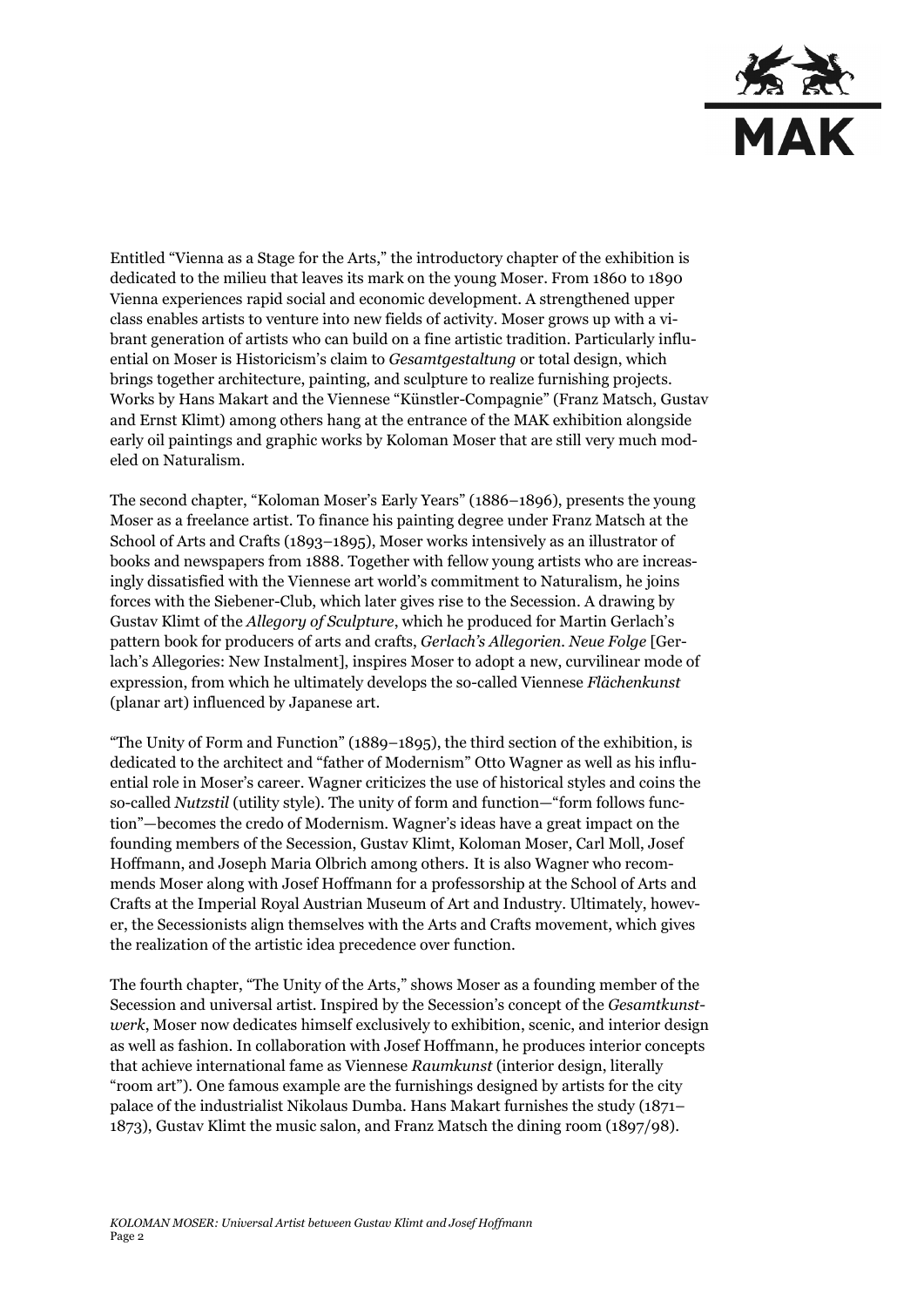

Around 1900 there is a marked stylistic caesura. A planar, geometrically reduced mode of expression now dominates Moser's designs; the square ornament becomes one of his trademarks. The so-called Viennese style is born. Together with Josef Hoffmann and the patron Fritz Waerndorfer, Koloman Moser finally founds the Wiener Werkstätte (1903), which enables the uncompromising realization of the *Gesamtkunstwerk*. As a highlight of the exhibition, this exhibition area immerses visitors in the staggering abundance of timelessly beautiful interior designs, furniture, metal objects, leatherwork, and jewelry created in the Wiener Werkstätte.

The increasing dependency on a small circle of patrons induces Moser to leave the Wiener Werkstätte in 1907. He starts a new stage of his artistic career, dedicating himself almost exclusively to painting until his death in 1918. The final chapter of the exhibition, "Farewell to the Unity of the Arts," presents an overview of Moser's late painted work, with which he returns to the starting point of his creative career. The exhibition features over 20 paintings by Moser, including *Männlicher Akt* [Male Nude] (ca. 1913, private collection), which will be on display for the first time.

Like a thread running through the show, a richly illustrated chronology of Moser's creative work supplements the exhibition.

Upon presentation of their MAK ticket, visitors to the MAK exhibition *KOLOMAN MOSER: Universal Artist between Gustav Klimt and Josef Hoffmann* will enjoy reduced admission to the exhibition *Applications: Koloman Moser and the Stage* at the Theatermuseum (until 22 April 2019), which is the first show to present Moser's work for the theater in its entirety—from the intimate cabaret stage to large-scale opera scenography.

The MAK exhibition *KOLOMAN MOSER: Universal Artist between Gustav Klimt and Josef Hoffmann* will be shown from 23 May to 15 September 2019 at the Museum Villa Stuck in Munich.

The exhibition is accompanied by the catalog *KOLOMAN MOSER. Universal Artist between Gustav Klimt and Josef Hoffmann*, ed. by Christoph Thun-Hohenstein, Christian Witt-Dörring, and Elisabeth Schmuttermeier, German/English, 288 pages, MAK, Vienna/Birkhäuser Verlag, Basel 2019. Available at the MAK Design Shop and at MAK designshop.at for  $\epsilon$  44.95.

Press photos are available for download at MAK.at/en/press.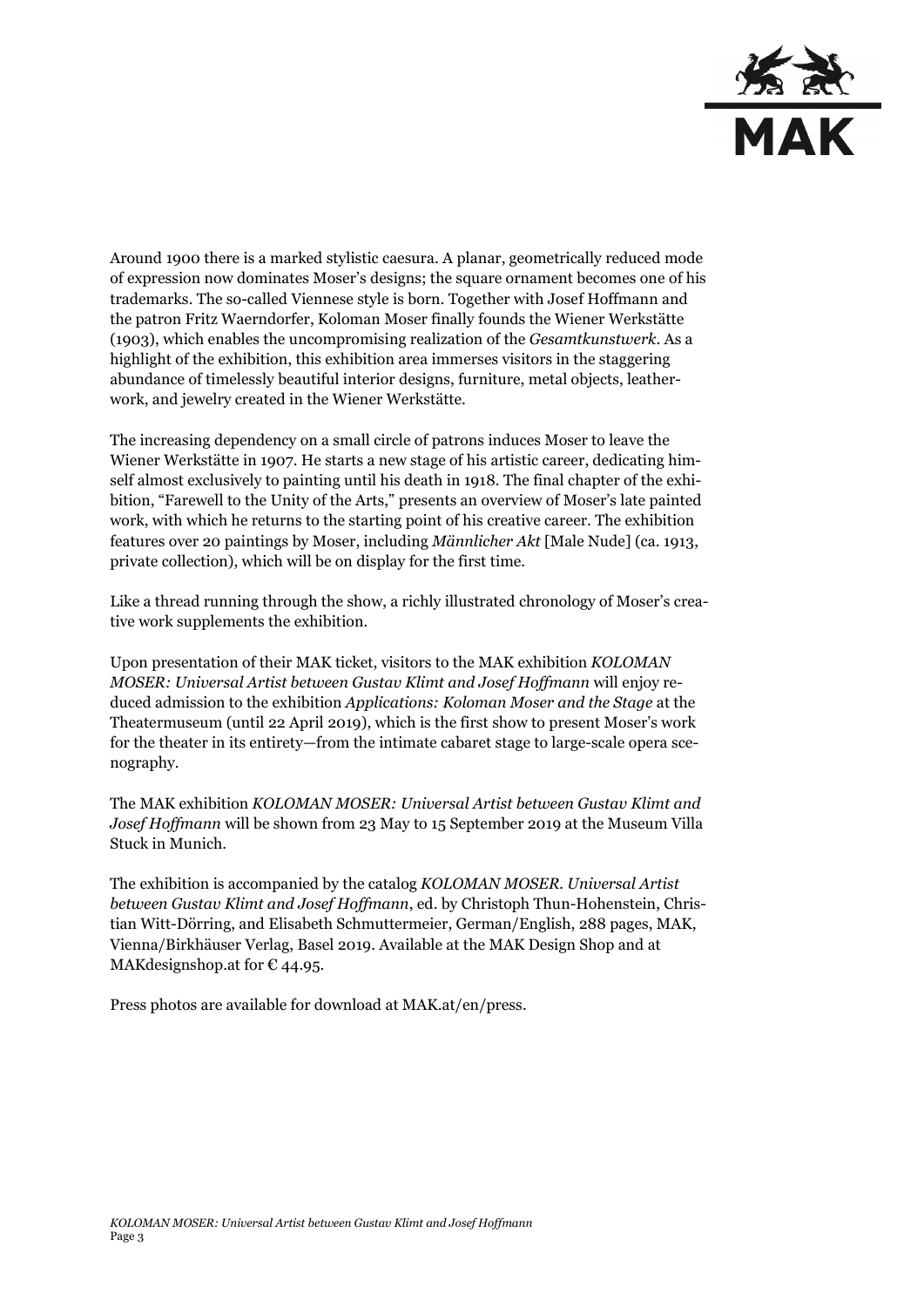

Premium Sponsor ÖSTERREICHISCHE WERKSTÄTTEN

For his generous support we would like to thank Richard Grubman

The exhibition is realized with financial support from the European Regional Development Fund, and is part of the project "Bilaterale Designnetzwerke" within the framework of the program INTERREG V-A Austria – Czech Republic.